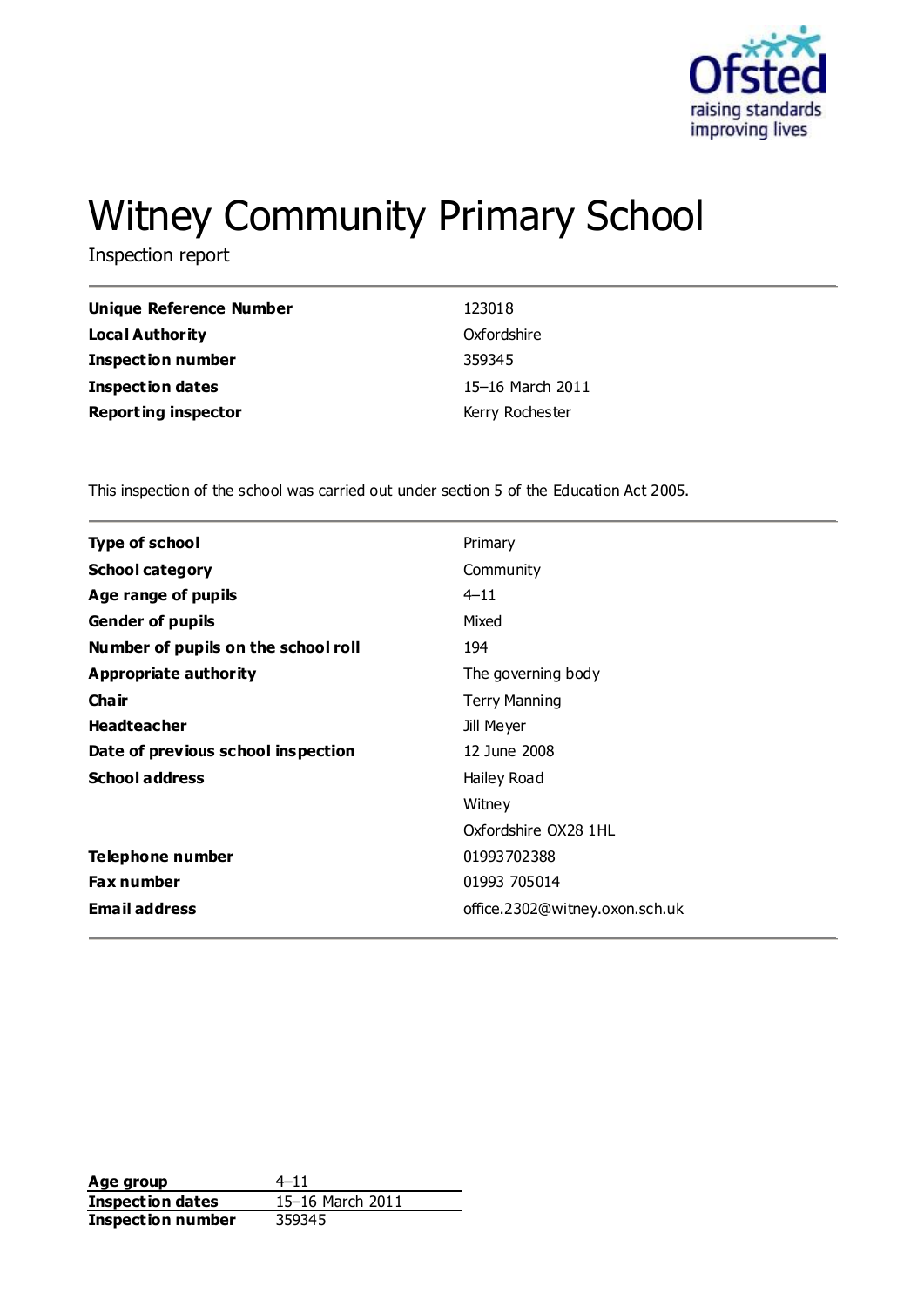The Office for Standards in Education, Children's Services and Skills (Ofsted) regulates and inspects to achieve excellence in the care of children and young people, and in education and skills for learners of all ages. It regulates and inspects childcare and children's social care, and inspects the Children and Family Court Advisory Support Service (Cafcass), schools, colleges, initial teacher training, work-based learning and skills training, adult and community learning, and education and training in prisons and other secure establishments. It assesses council children's services, and inspects services for looked after children, safeguarding and child protection.

Further copies of this report are obtainable from the school. Under the Education Act 2005, the school must provide a copy of this report free of charge to certain categories of people. A charge not exceeding the full cost of reproduction may be made for any other copies supplied.

If you would like a copy of this document in a different format, such as large print or Braille, please telephone 0300 123 4234, or email **[enquiries@ofsted.gov.uk](mailto:enquiries@ofsted.gov.uk)**.

You may copy all or parts of this document for non-commercial educational purposes, as long as you give details of the source and date of publication and do not alter the documentation in any way.

To receive regular email alerts about new publications, including survey reports and school inspection reports, please visit our website and go to 'Subscribe'.

Royal Exchange Buildings St Ann's Square Manchester M2 7LA T: 0300 123 4234 Textphone: 0161 618 8524 E: **[enquiries@ofsted.gov.uk](mailto:enquiries@ofsted.gov.uk)**

W: **[www.ofsted.gov.uk](http://www.ofsted.gov.uk/)**

© Crown copyright 2011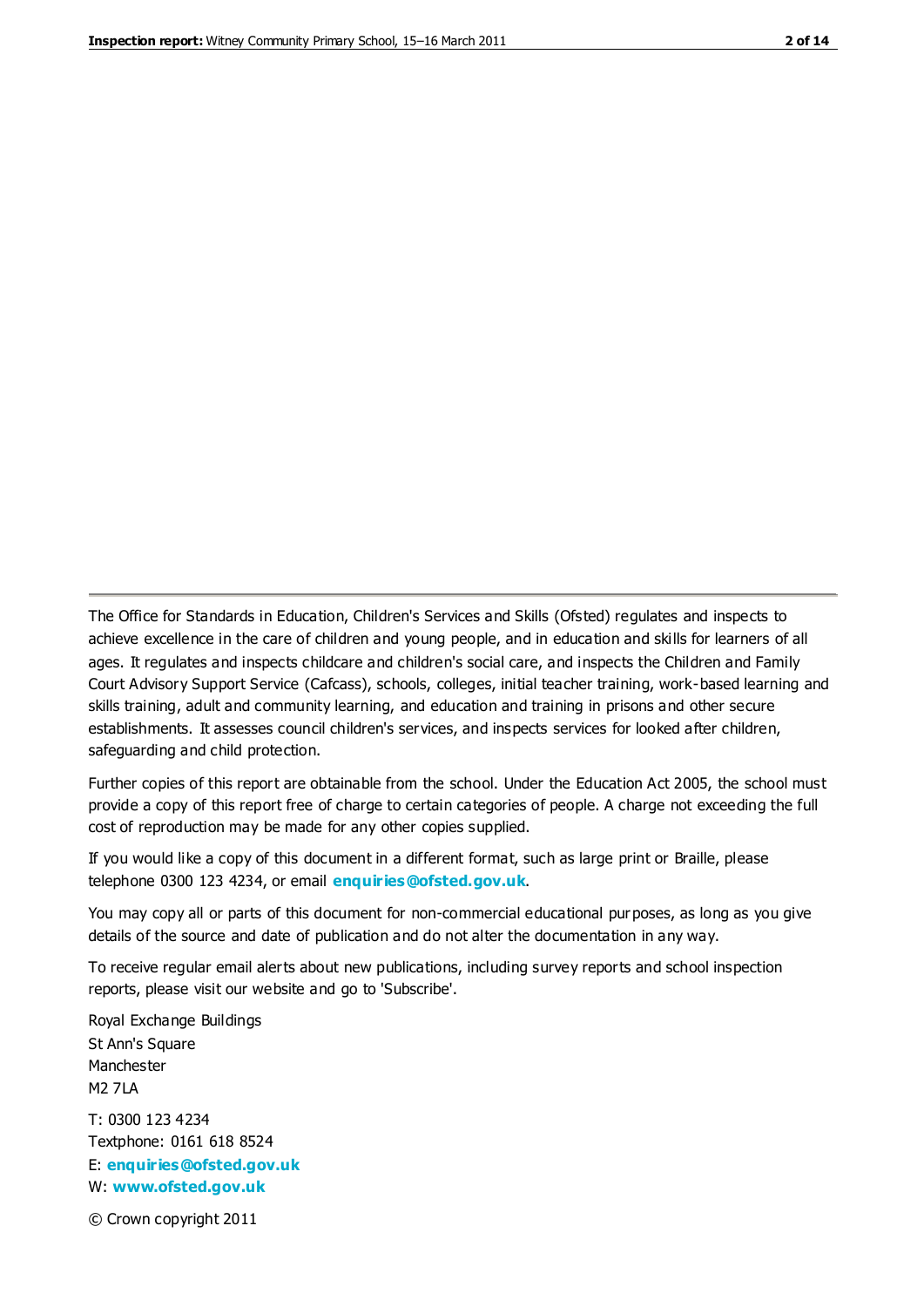# **Introduction**

This inspection was carried out by three additional inspectors. The inspectors visited 14 lessons, observed seven teachers and held meetings with the headteacher, senior leaders, teaching staff, governors and pupils. The inspection team observed the school's work, conducted a learning walk and looked at a range of evidence, including the systems for assessing and monitoring pupils' progress, the work that pupils had produced in their books, teachers' marking and the questionnaires completed by 46 parents and carers, 103 pupils and 10 members of staff.

The inspection team reviewed many aspects of the school's work. It looked in detail at a number of key areas.

- $\blacksquare$  The rigour of systems that are in place to improve the quality of teaching and learning.
- The current picture of learning and progress for different groups of pupils, particularly girls and pupils with special educational needs and/or disabilities.
- $\blacksquare$  The effectiveness of the school's strategies for improving writing.

# **Information about the school**

Witney Community Primary School is smaller than the average primary school. The vast majority of pupils are of White British heritage, and a very small number come from a range of minority ethnic groups. The proportion of pupils with special educational needs and/or disabilities is similar to that found in most schools, although fewer pupils than average have a statement of special educational needs. Their needs include moderate learning difficulties and emotional or behavioural problems. The proportion of pupils known to be eligible for free school meals is marginally above the national average.

Since the last inspection, a deputy headteacher has been appointed and a high number of staff and governors are new to the school. The school has gained Healthy School status.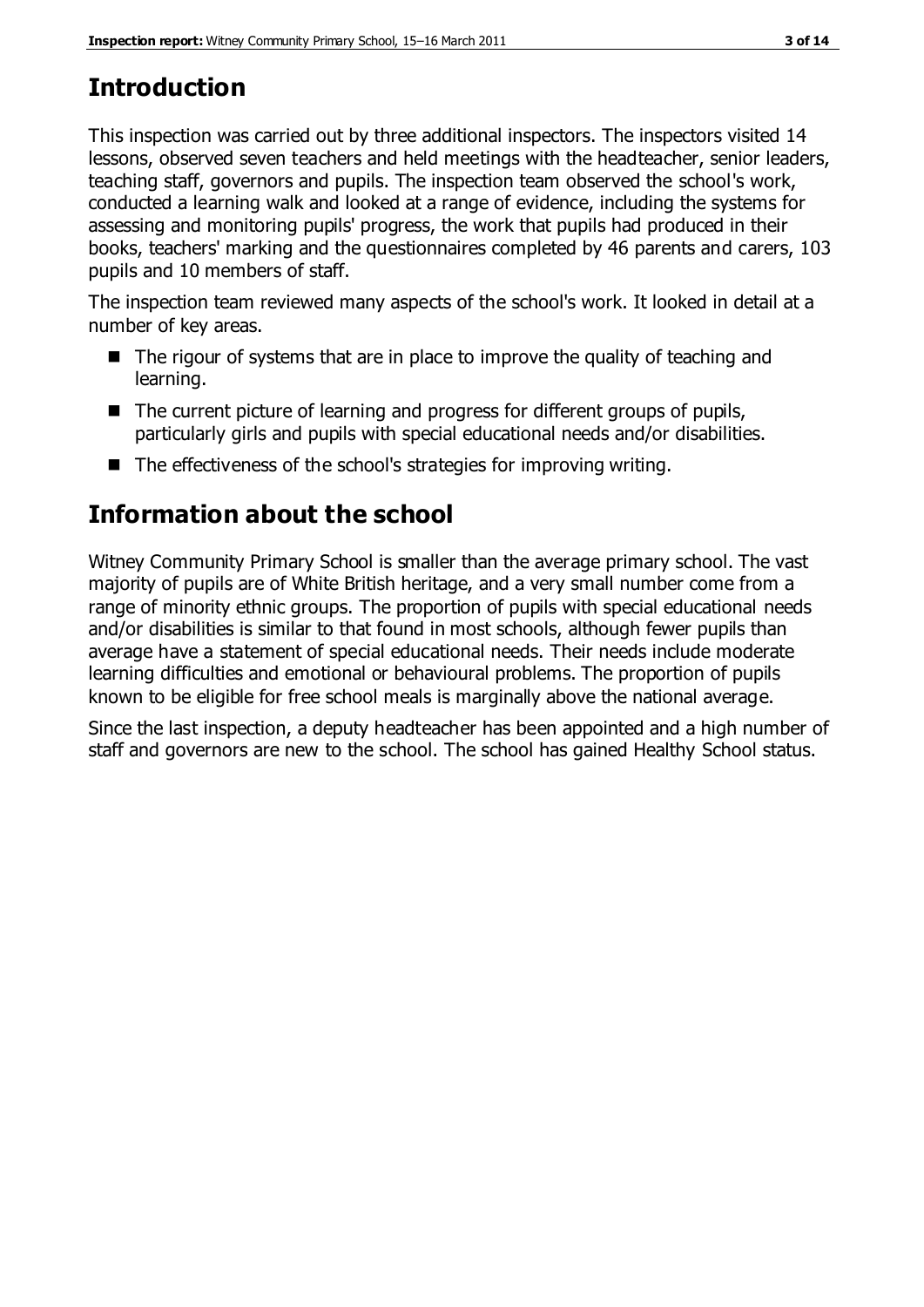## **Inspection judgements**

| Overall effectiveness: how good is the school?  |  |
|-------------------------------------------------|--|
| The school's capacity for sustained improvement |  |

### **Main findings**

Witney Community Primary is a satisfactory school. It has several good features. For example, pupils make a considerable contribution to the life of their school and community and the pupils are very proud of winning the 'Witney in Bloom' competition last year. They have a good understanding of how to keep healthy, which is recognised by the Healthy School award. Pupils are happy at school and they particularly enjoy taking on roles of responsibility. They show care and consideration for each other, and the warm relationships between adults and pupils are a strength of this friendly school. Pupils attend regularly and behave well in lessons. Pupils have a good understanding of cyber bullying and say that the school keeps them safe and are confident that there is always someone who will help them.

Achievement is satisfactory. Children join the school in the Reception class with skills and understanding that are below the levels expected for their age, particularly in language and communication. Children benefit from good provision in the Reception class so that by the time they enter Year 1, their attainment is broadly in line with national expectations. Pupils make satisfactory progress in Key Stage 1, and their attainment over the past three years has been broadly average. Attainment by the end of Year 6 over the past three years has also been broadly average, although standards in mathematics and writing were below average in the 2010 national tests. This year group were small in number and contained a high proportion of pupils with special educational needs and/or disabilities. Nevertheless, the progress of this cohort of pupils was satisfactory. This reflects the current picture of progress across the school where, regardless of background or ability, the majority of pupils make satisfactory progress from their starting points.

Progress is not yet good because there is a degree of inconsistency in the way that teachers use assessment to extend pupils' learning and some teachers miss opportunities to move pupils on quickly enough in lessons once they can do something. The large majority of teaching is satisfactory and, although pupils generally know their targets, the marking of their work does not always provide the clear steps needed to help them improve. The contribution that teaching assistants make to pupils' learning is not always maximised. The curriculum is satisfactory and pupils, as well as some parents, are enjoying learning about topics such as 'Chocolate'. As one parent stated, 'Great idea to have a school project on chocolate. I think the whole school has enjoyed this and I'm sure they will remember this for many years to come.' However, teachers do not yet provide sufficient opportunities for pupils to write at length, or develop basic writing skills during creative curriculum lessons.

Senior leaders have a clear view of the school's effectiveness. There is a well-constructed school development plan which correctly identifies the need to accelerate progress in writing across Key Stage 2 as attainment in this aspect of English is currently below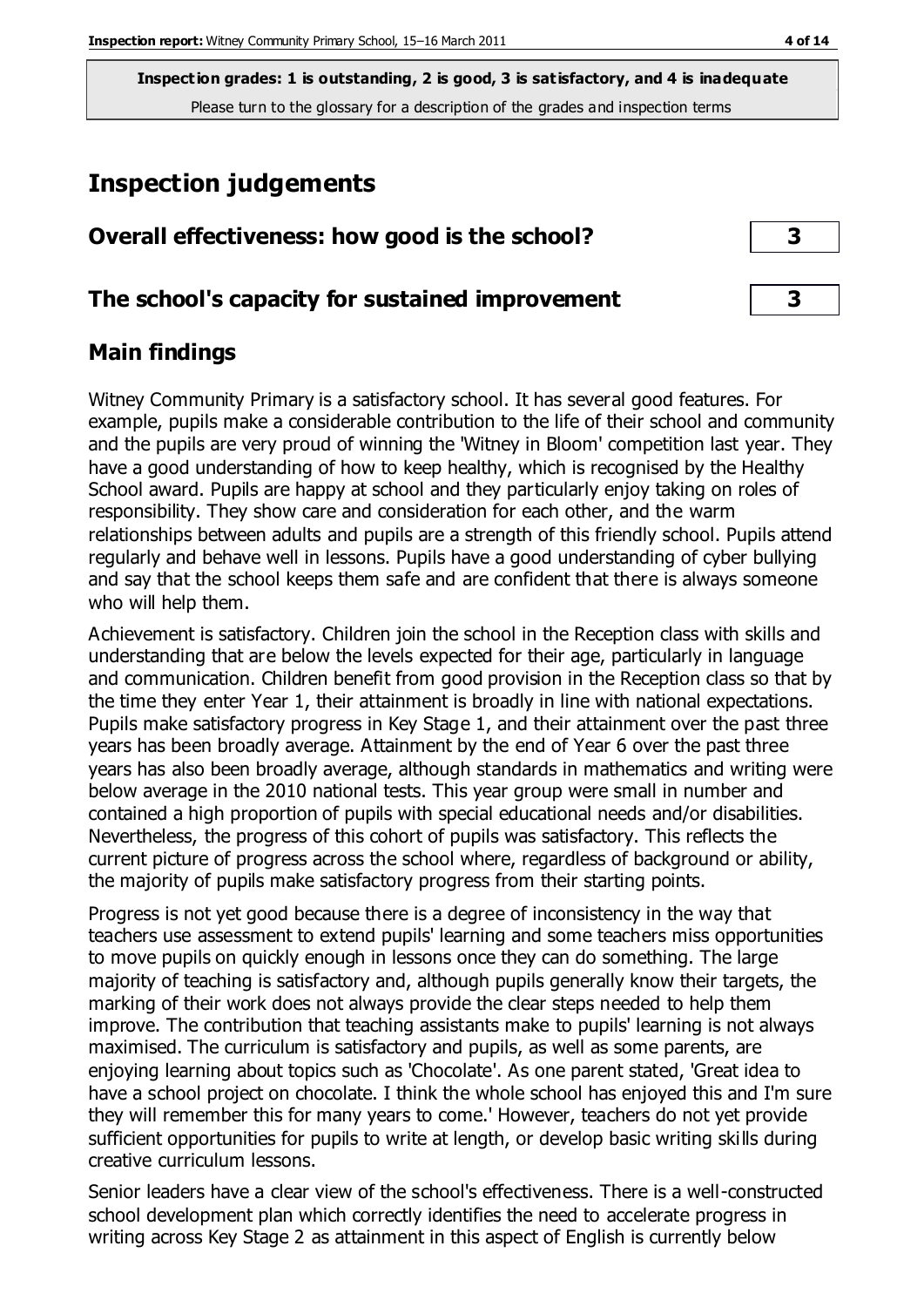average in Years 4, 5 and 6. Governors are now better informed about pupils' outcomes and they have recently become more involved in checking the school's work. They are determined and ambitious and are working closely with the senior leadership team to improve the quality of provision. As a result, they are better placed to drive improvement and are feeling more confident to challenge the school. The headteacher and the governing body have a secure view of the school's effectiveness. This has led to satisfactory improvements since the last inspection. The weaker aspects, such as ensuring teachers give clear guidance to pupils about what they need to do to reach the next level of their learning, have been addressed and pupils' targets are now in place. The use of these targets to ensure that success criteria are sharply focused on learning is not yet fully developed. The school demonstrates a satisfactory capacity to improve further. There are clear signs of continued improvement, but recent developments have not yet had a chance to be fully effective or to have a consistent impact on raising achievement across the school.

Up to 40% of the schools whose effectiveness is judged satisfactory may receive a monitoring visit by an Ofsted inspector before their next section 5 inspection.

## **What does the school need to do to improve further?**

- Raise attainment in writing across Key Stage 2 by providing more high-quality opportunities for writing across the curriculum.
- $\blacksquare$  Improve the rate of progress by:
	- $=$  ensuring that pupils' success criteria are sharply focused on the precise learning aims for each lesson, and that pupils are fully aware of them
	- embedding the use of assessment in lessons and improving the consistency of marking, so that pupils know exactly how well they are doing and what they need to do to improve.
- Improve rapidly the quality of teaching so that the vast majority is good or better by:
	- monitoring and evaluating lessons, ensuring that it focuses primarily on the learning outcomes for pupils
	- regularly moderating the quality of teachers' assessments to ensure they are used effectively to provide additional challenge to all pupils
	- developing the role of teaching assistants so that they make a more effective contribution to learning.

## **Outcomes for individuals and groups of pupils 3**

From the school's data, lesson observations and work seen in their books, pupils' academic progress and achievement are satisfactory. However, the school is aware that pupils in Key Stage 2 make better progress in their reading and mathematics than they do in their writing. The introduction of Big Write in Year 2 and Year 6 is helping to develop pupils' writing skills. Work in their books indicates that progress for these pupils is beginning to accelerate. As this initiative has only recently been introduced across the rest of the school, its full impact is not yet evident. All groups, including those who have special educational needs/or disabilities, make satisfactory progress.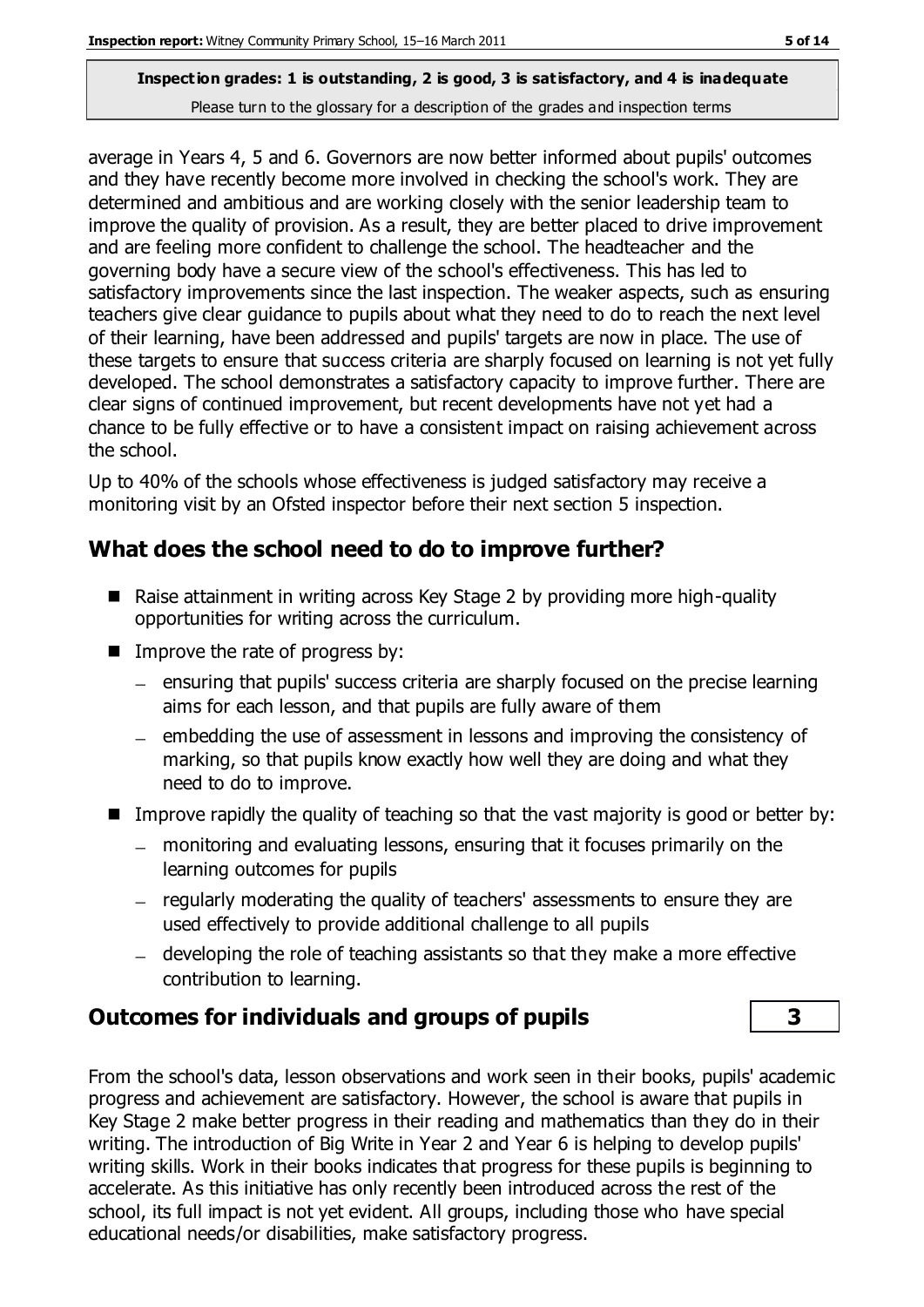In lessons, pupils are eager to participate in class discussions and are given opportunities to develop their speaking and listening skills. They listen carefully to adults and to each other, and are keen to share their ideas with the whole class. Pupils make the best progress when they are allowed to rehearse their ideas by talking in pairs before reporting back to the class. Teachers generally use questioning well to probe their understanding. This was particularly evident in a Year 5 class where a teacher used questioning skills effectively with a higher ability pupil as he explained to the rest of the class his reasoning behind why he felt 1 out of 10 was equivalent to 10%. Pupils also worked well in teams to determine the relationship between fraction, percentage and decimal equivalents and approached the task with confidence and enthusiasm.

The school council takes its role seriously and its members say that their views are valued. Pupils take on a wide range of responsibilities enthusiastically, for example as play leaders for younger pupils. They enjoy raising money and annually collect large sums of money for different charities. The sound strides pupils make in developing their basic skills prepare them satisfactorily for their future economic well-being. Pupils have a good range of social skills and cooperate well with each other. As 'Playtime Buddies' they display respect for one another and their teachers and have a good sense of right and wrong. They have a good understanding of their own culture and are developing an increased understanding of other cultures, for instance through their study of foreign modern languages.

| Pupils' achievement and the extent to which they enjoy their learning                                                     | 3                       |
|---------------------------------------------------------------------------------------------------------------------------|-------------------------|
| Taking into account:<br>Pupils' attainment <sup>1</sup>                                                                   | 3                       |
| The quality of pupils' learning and their progress                                                                        | 3                       |
| The quality of learning for pupils with special educational needs and/or disabilities<br>and their progress               | 3                       |
| The extent to which pupils feel safe                                                                                      | $\overline{\mathbf{2}}$ |
| Pupils' behaviour                                                                                                         | 2                       |
| The extent to which pupils adopt healthy lifestyles                                                                       | 2                       |
| The extent to which pupils contribute to the school and wider community                                                   | 2                       |
| The extent to which pupils develop workplace and other skills that will contribute to<br>their future economic well-being | 3                       |
| Taking into account:<br>Pupils' attendance <sup>1</sup>                                                                   | 3                       |
| The extent of pupils' spiritual, moral, social and cultural development                                                   | 3                       |

These are the grades for pupils' outcomes

<sup>1</sup> The grades for attainment and attendance are: 1 is high; 2 is above average; 3 is broadly average; and 4 is low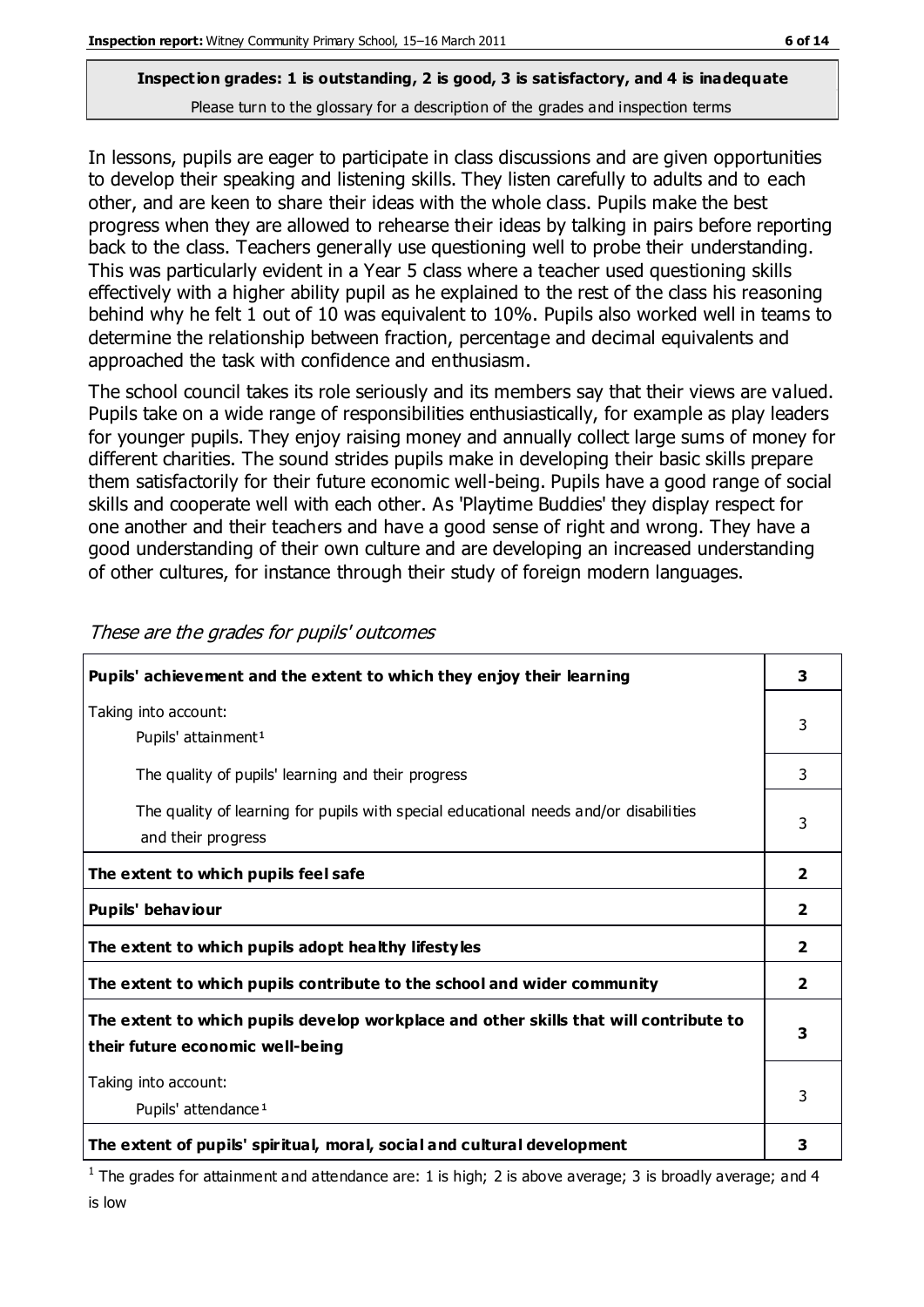#### **How effective is the provision?**

The school provides good care, guidance and support. There are effective transition arrangements for pupils moving through the school and these help them to settle quickly into their new classes. Through the introduction of coffee mornings, the school is providing clear and accessible communication channels for parents and carers. As a result, parents and carers are increasingly engaging with the school. The school has worked hard over the past three years to reduce the number of missed sessions by pupils and, as a result, attendance overall is average.

Pupils respond quickly to instructions and the consistent use of behaviour management strategies across the school support the pupils' good behaviour. The school has introduced new systems for helping teachers to assess pupils' progress on a regular basis. Staff currently have satisfactory assessment skills. These systems have not been in place long enough to be firmly established and further discussion, training and moderation for some staff are needed before the full potential of these systems can be realised. In lessons, the impact of teaching over time is satisfactory. This is because teachers make it clear to pupils what they are to learn. However, sometimes pupils are not sure what the teacher is looking for, so are unable to assess their own work successfully. Teaching assistants do not always support pupils' learning effectively enough and too many opportunities to reshape explanations and secure pupils' understanding are missed. The more effective teaching encourages pupils to work at a faster pace and to increase the amount of work they complete.

Pupils appreciate the good range of extra-curricular clubs and activities available and these are well supported. Planning to strengthen the curriculum is underway. However, the development of a more creative curriculum is at an early stage and opportunities for pupils to practise and develop their writing in other subjects across the curriculum are too limited as yet.

| The quality of teaching                                                                                    |   |
|------------------------------------------------------------------------------------------------------------|---|
| Taking into account:<br>The use of assessment to support learning                                          |   |
| The extent to which the curriculum meets pupils' needs, including, where relevant,<br>through partnerships | З |
| The effectiveness of care, guidance and support                                                            |   |

These are the grades for the quality of provision

#### **How effective are leadership and management?**

With the appointment of many new staff and governors over the past two years, the headteacher has worked hard to develop a cohesive team focused on school improvement. School self-evaluation is satisfactory and there is now a clear drive to improve and raise the rates of progress for all pupils. The school rightly recognises that some inconsistency remains in its work, such as in the accuracy and use of assessments and the use of success criteria in lessons to support pupils' own assessment of their work.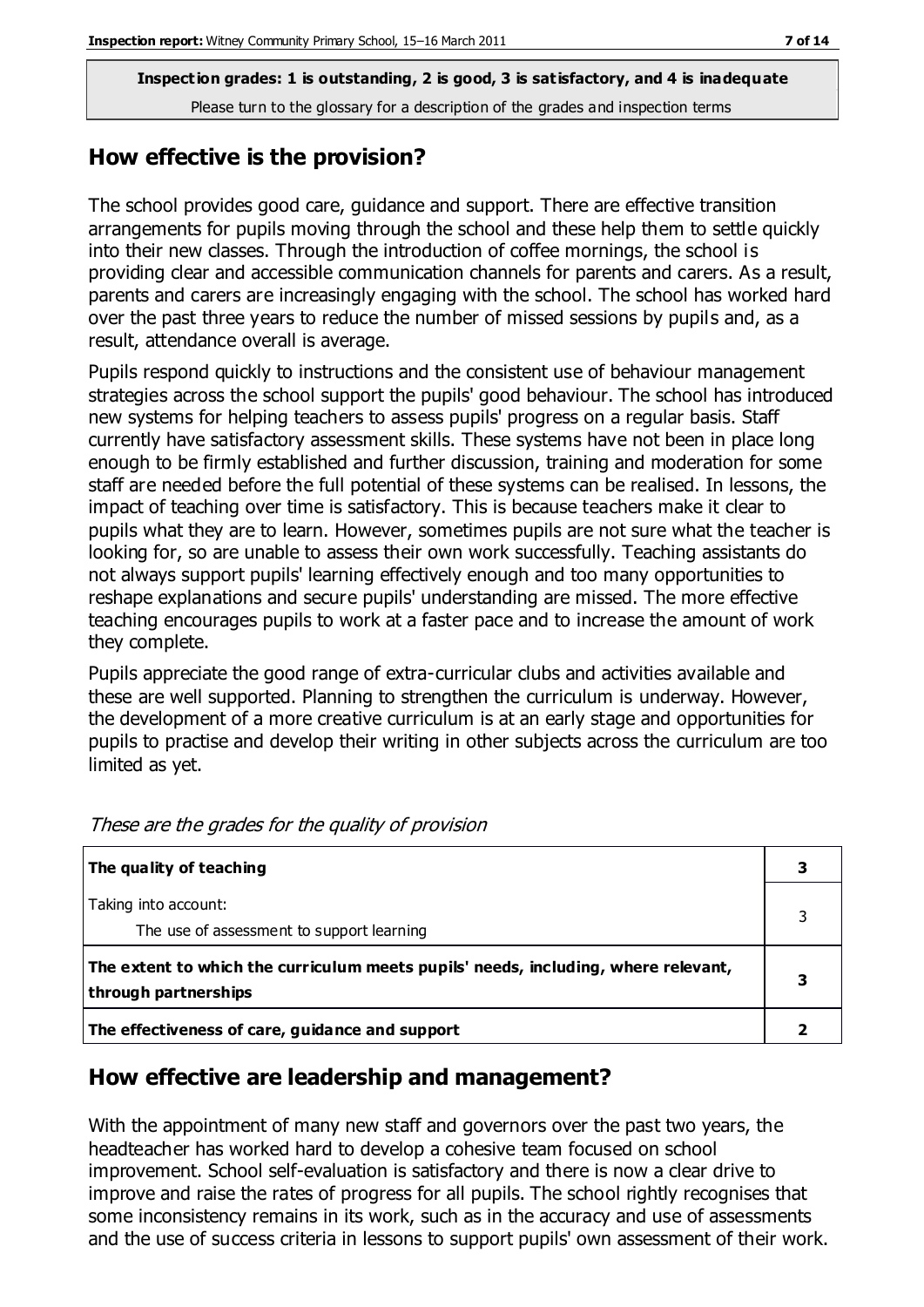There are effective tracking systems in place to monitor pupils' progress and these are being used by senior leaders to analyse data and set improvement targets with staff. Satisfactory monitoring of the quality of lessons is regular and accurate. However, the school's systems for evaluating and recording lesson observations are focused too much on the actions of teaching rather than its impact on learning.

The governing body carries out its statutory responsibilities and takes an active part in the monitoring and evaluation of achievement. As a relatively new team, the governing body is beginning to provide effective challenge, which will help governors to hold the school to account more rigorously. Safeguarding procedures, including child protection procedures, are robust with all staff having received suitable training. As a result, pupils are safe and secure. The effectiveness with which the school promotes equal opportunity and tackles discrimination is satisfactory because the school routinely monitors the progress of a wide range of groups of pupils and there is little significant difference in the performance of most groups compared with their peers. School leaders have a clear understanding of the school's socio-economic, religious and ethnic context and there is an appropriate policy in place which promotes community cohesion. However, community cohesion beyond the local area has not yet been developed sufficiently. The level of pupils' achievement and the rates of their learning and progress indicate that the school currently provides satisfactory value for money.

| The effectiveness of leadership and management in embedding ambition and driving<br><i>improvement</i>                                                           | 3            |
|------------------------------------------------------------------------------------------------------------------------------------------------------------------|--------------|
| Taking into account:<br>The leadership and management of teaching and learning                                                                                   | 3            |
| The effectiveness of the governing body in challenging and supporting the<br>school so that weaknesses are tackled decisively and statutory responsibilities met | 3            |
| The effectiveness of the school's engagement with parents and carers                                                                                             | $\mathbf{2}$ |
| The effectiveness of partnerships in promoting learning and well-being                                                                                           | 3            |
| The effectiveness with which the school promotes equality of opportunity and tackles<br>discrimination                                                           | 3            |
| The effectiveness of safeguarding procedures                                                                                                                     | 2            |
| The effectiveness with which the school promotes community cohesion                                                                                              | 3            |
| The effectiveness with which the school deploys resources to achieve value for money                                                                             | 3            |

These are the grades for leadership and management

## **Early Years Foundation Stage**

Good leadership and management of the Early Years Foundation Stage have led to improvements in the quality of provision. The children enter the Reception class with skills below those expected in almost all areas of learning; they are well below those expected in communication and language. Good teaching helps children make good progress, and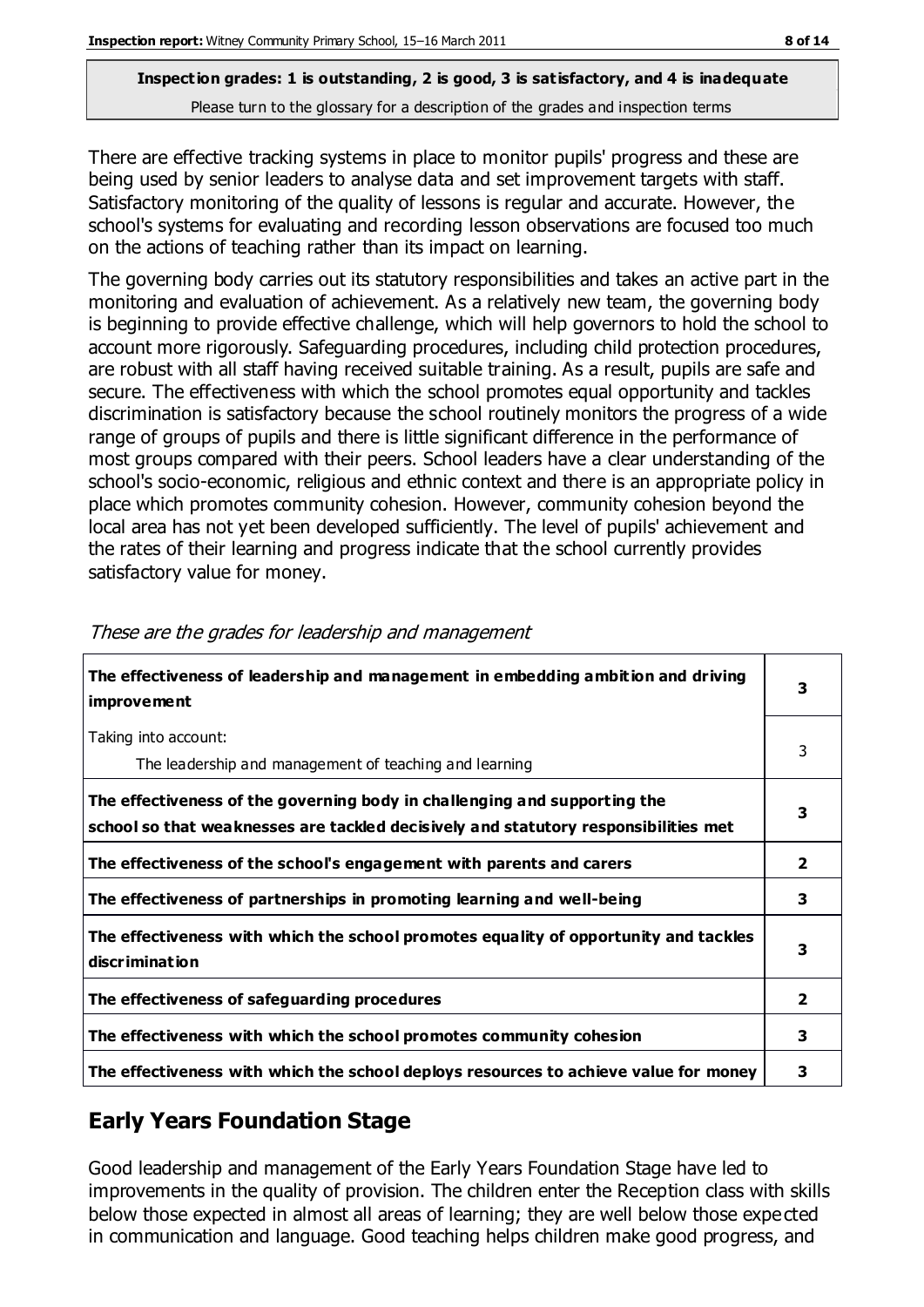by the time they leave the Reception class most children meet the expected goals for learning in all areas. The high focus staff give to speaking and listening, through encouraging children to talk about stimulating objects daily as part of Big Talk, has enabled the children to make rapid progress in their communication and language skills.

Children learn and play well together which is demonstrated in their good behaviour, ensuring positive relationships between the children themselves and with adults. A good variety of activities led by adults or initiated by the children themselves are provided. Adults observe children's learning carefully and this information is used effectively to plan lessons that meet children's individual needs. Staff provide a well-planned and stimulating environment for the children. Children have good opportunities to make choices and effective use is made of the outside area as an extension to the classroom. Arrangements for starting school are good and take excellent account of parents' and carers' views.

These are the grades for the Early Years Foundation Stage

| Overall effectiveness of the Early Years Foundation Stage                             |  |
|---------------------------------------------------------------------------------------|--|
| Taking into account:<br>Outcomes for children in the Early Years Foundation Stage     |  |
| The quality of provision in the Early Years Foundation Stage                          |  |
| The effectiveness of leadership and management of the Early Years Foundation<br>Stage |  |

## **Views of parents and carers**

Most of the parents are pleased with what the school has to offer and are happy with the overall experience their children are receiving. An overwhelming majority felt their children enjoyed school, were kept safe and taught how to lead a healthy lifestyle. A few parents felt the school did not deal effectively with behaviour. However, during the inspection there were no instances of inappropriate or unacceptable behaviour.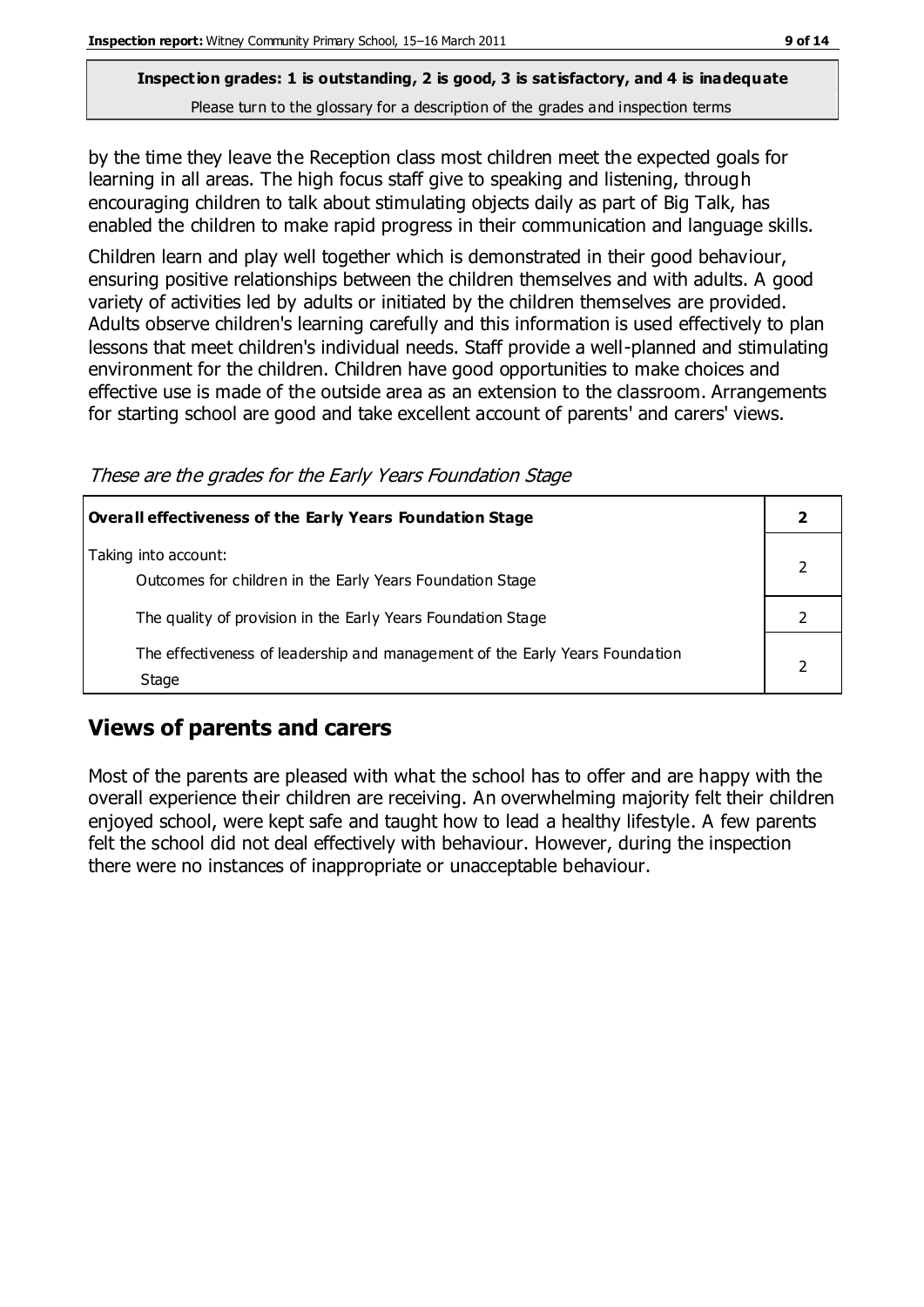#### **Responses from parents and carers to Ofsted's questionnaire**

Ofsted invited all the registered parents and carers of pupils registered at Witney Community Primary School to complete a questionnaire about their views of the school.

In the questionnaire, parents and carers were asked to record how strongly they agreed with 13 statements about the school.

The inspection team received 46 completed questionnaires by the end of the on-site inspection. In total, there are 194 pupils registered at the school.

| <b>Statements</b>                                                                                                                                                                                                                                       | <b>Strongly</b><br>agree |               | <b>Agree</b> |               |                | <b>Disagree</b> |              | <b>Strongly</b><br>disagree |  |
|---------------------------------------------------------------------------------------------------------------------------------------------------------------------------------------------------------------------------------------------------------|--------------------------|---------------|--------------|---------------|----------------|-----------------|--------------|-----------------------------|--|
|                                                                                                                                                                                                                                                         | <b>Total</b>             | $\frac{1}{2}$ | <b>Total</b> | $\frac{1}{2}$ | <b>Total</b>   | $\frac{1}{2}$   | <b>Total</b> | $\frac{1}{2}$               |  |
| My child enjoys school                                                                                                                                                                                                                                  | 16                       | 35            | 29           | 63            | $\mathbf{1}$   | $\overline{2}$  | $\mathbf 0$  | $\mathbf 0$                 |  |
| The school keeps my child<br>safe                                                                                                                                                                                                                       | 12                       | 26            | 34           | 74            | 0              | $\mathbf 0$     | $\mathbf 0$  | $\mathbf 0$                 |  |
| My school informs me about<br>my child's progress                                                                                                                                                                                                       | 10                       | 22            | 35           | 76            | 0              | $\mathbf{0}$    | $\mathbf{1}$ | $\overline{2}$              |  |
| My child is making enough<br>progress at this school                                                                                                                                                                                                    | 16                       | 35            | 28           | 61            | $\overline{2}$ | 4               | $\mathbf 0$  | $\mathbf 0$                 |  |
| The teaching is good at this<br>school                                                                                                                                                                                                                  | 14                       | 30            | 31           | 67            | 0              | $\mathbf 0$     | $\mathbf 0$  | $\mathbf 0$                 |  |
| The school helps me to<br>support my child's learning                                                                                                                                                                                                   | 13                       | 28            | 29           | 63            | $\overline{2}$ | 4               | $\mathbf 0$  | $\mathbf 0$                 |  |
| The school helps my child to<br>have a healthy lifestyle                                                                                                                                                                                                | 11                       | 24            | 34           | 74            | 0              | $\mathbf 0$     | $\mathbf 0$  | $\mathbf 0$                 |  |
| The school makes sure that<br>my child is well prepared for<br>the future (for example<br>changing year group,<br>changing school, and for<br>children who are finishing<br>school, entering further or<br>higher education, or entering<br>employment) | 14                       | 30            | 30           | 65            | $\mathbf 0$    | $\mathbf 0$     | $\mathbf 0$  | $\mathbf 0$                 |  |
| The school meets my child's<br>particular needs                                                                                                                                                                                                         | 11                       | 24            | 31           | 67            | 3              | 7               | $\mathbf 0$  | $\mathbf 0$                 |  |
| The school deals effectively<br>with unacceptable behaviour                                                                                                                                                                                             | 12                       | 26            | 25           | 54            | $\overline{7}$ | 15              | $\mathbf{1}$ | $\overline{2}$              |  |
| The school takes account of<br>my suggestions and concerns                                                                                                                                                                                              | 9                        | 20            | 34           | 74            | 1              | $\mathcal{P}$   | $\Omega$     | 0                           |  |
| The school is led and<br>managed effectively                                                                                                                                                                                                            | 13                       | 28            | 29           | 63            | $\mathbf{1}$   | $\overline{2}$  | $\mathbf 0$  | $\mathbf 0$                 |  |
| Overall, I am happy with my<br>child's experience at this<br>school                                                                                                                                                                                     | 21                       | 46            | 23           | 50            | $\pmb{0}$      | $\mathbf 0$     | $\mathbf 0$  | $\mathbf 0$                 |  |

The table above summarises the responses that parents and carers made to each statement. The percentages indicate the proportion of parents and carers giving that response out of the total number of completed questionnaires. Where one or more parents and carers chose not to answer a particular question, the percentages will not add up to 100%.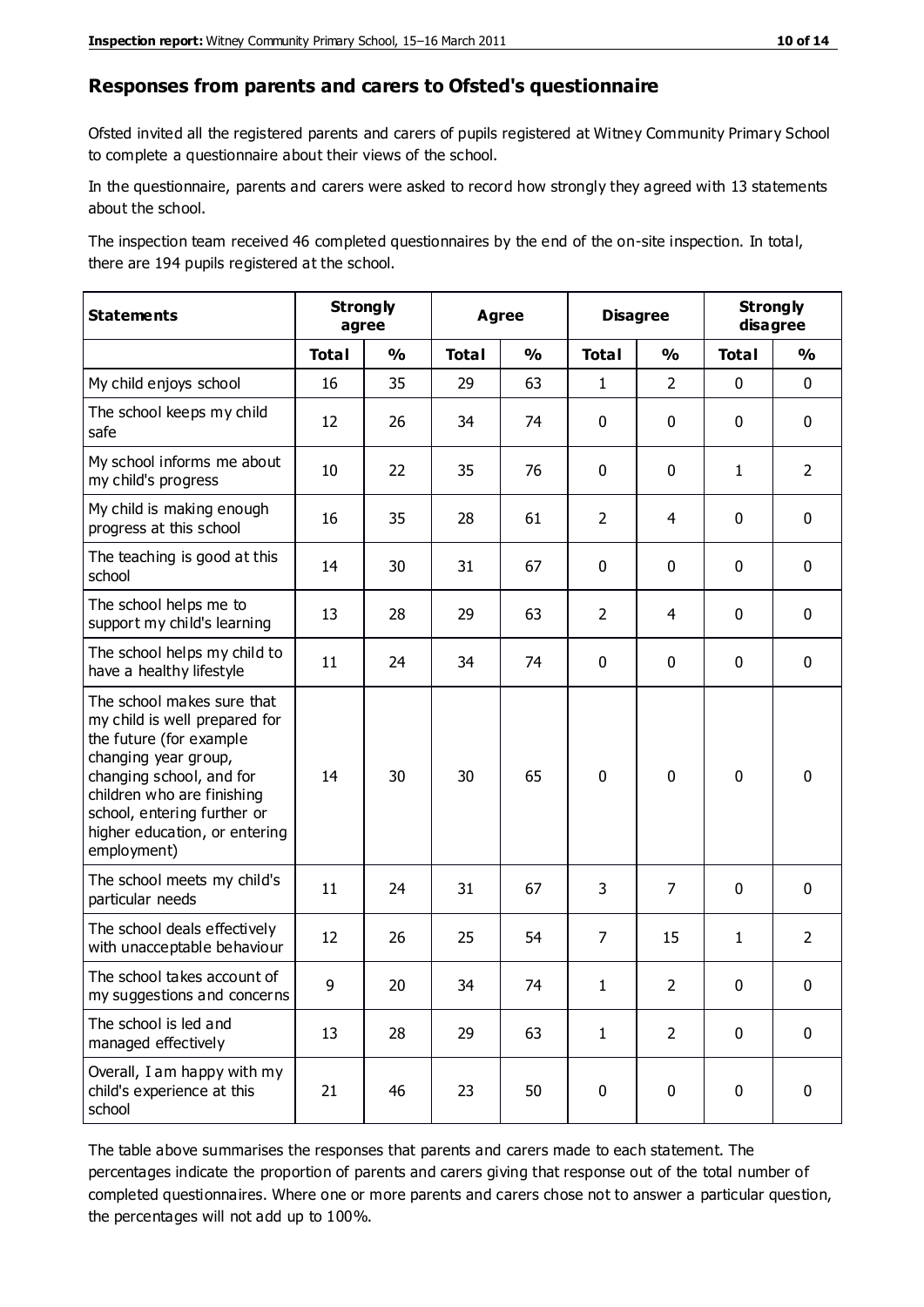## **Glossary**

| Grade   | <b>Judgement</b> | <b>Description</b>                                                                                                                                                                                                            |
|---------|------------------|-------------------------------------------------------------------------------------------------------------------------------------------------------------------------------------------------------------------------------|
| Grade 1 | Outstanding      | These features are highly effective. An outstanding school<br>provides exceptionally well for all its pupils' needs.                                                                                                          |
| Grade 2 | Good             | These are very positive features of a school. A school that<br>is good is serving its pupils well.                                                                                                                            |
| Grade 3 | Satisfactory     | These features are of reasonable quality. A satisfactory<br>school is providing adequately for its pupils.                                                                                                                    |
| Grade 4 | Inadequate       | These features are not of an acceptable standard. An<br>inadequate school needs to make significant improvement<br>in order to meet the needs of its pupils. Ofsted inspectors<br>will make further visits until it improves. |

#### **What inspection judgements mean**

### **Overall effectiveness of schools**

|                       | Overall effectiveness judgement (percentage of schools) |      |                     |                   |
|-----------------------|---------------------------------------------------------|------|---------------------|-------------------|
| <b>Type of school</b> | <b>Outstanding</b>                                      | Good | <b>Satisfactory</b> | <b>Inadequate</b> |
| Nursery schools       | 59                                                      | 35   | 3                   | 3                 |
| Primary schools       | 9                                                       | 44   | 39                  | 7                 |
| Secondary schools     | 13                                                      | 36   | 41                  | 11                |
| Sixth forms           | 15                                                      | 39   | 43                  | 3                 |
| Special schools       | 35                                                      | 43   | 17                  | 5                 |
| Pupil referral units  | 21                                                      | 42   | 29                  | 9                 |
| All schools           | 13                                                      | 43   | 37                  | 8                 |

New school inspection arrangements were introduced on 1 September 2009. This means that inspectors now make some additional judgements that were not made previously.

The data in the table above are for the period 1 September 2009 to 31 August 2010 and are consistent with the latest published official statistics about maintained school inspection outcomes (see **[www.ofsted.gov.uk](http://www.ofsted.gov.uk/)**).

The sample of schools inspected during 2009/10 was not representative of all sc hools nationally, as weaker schools are inspected more frequently than good or outstanding schools.

Percentages are rounded and do not always add exactly to 100.

Sixth form figures reflect the judgements made for the overall effectiveness of the sixth form in secondary schools, special schools and pupil referral units.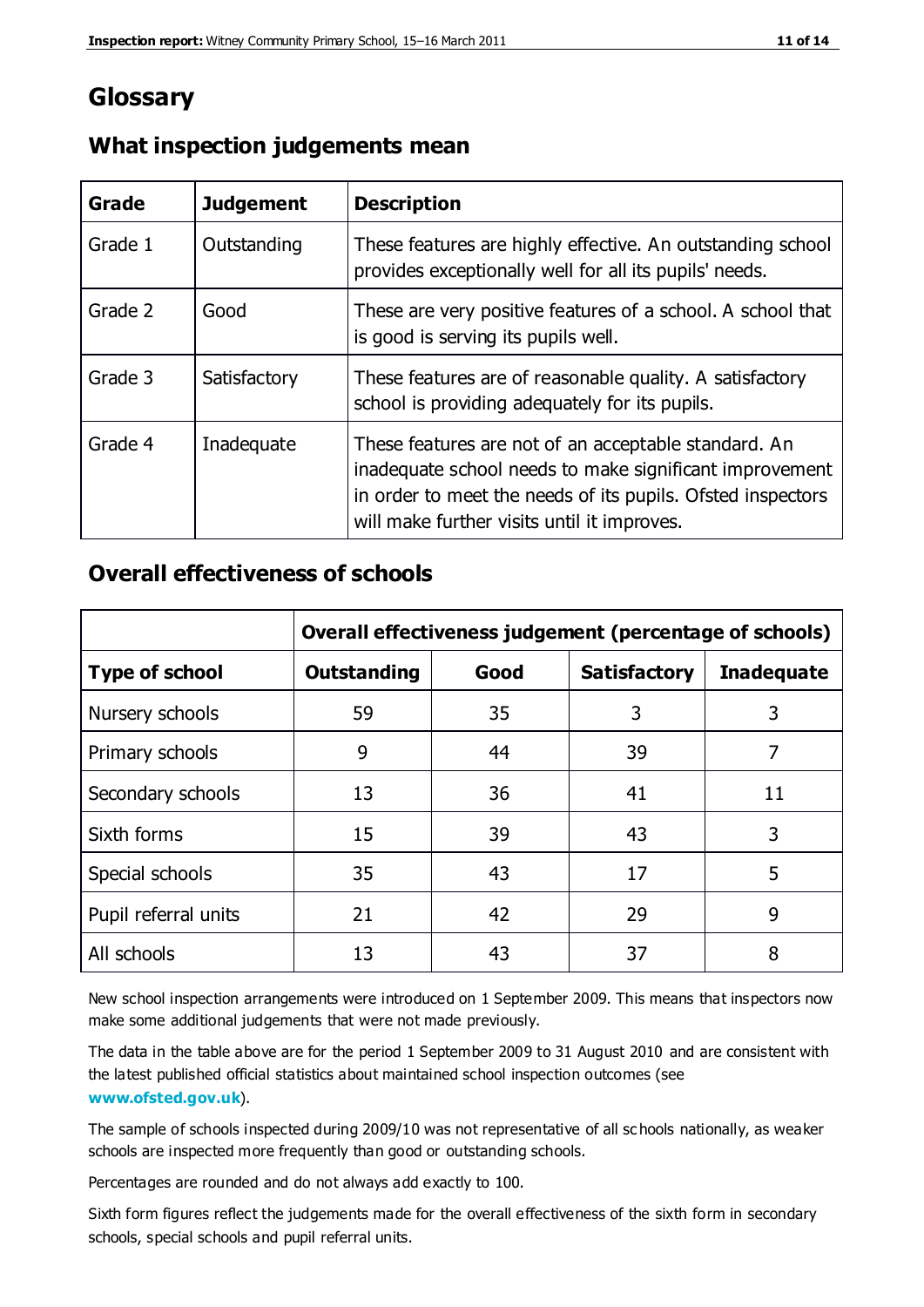# **Common terminology used by inspectors**

| Achievement:               | the progress and success of a pupil in their learning,<br>development or training.                                                                                                                                                          |
|----------------------------|---------------------------------------------------------------------------------------------------------------------------------------------------------------------------------------------------------------------------------------------|
| Attainment:                | the standard of the pupils' work shown by test and<br>examination results and in lessons.                                                                                                                                                   |
| Capacity to improve:       | the proven ability of the school to continue<br>improving. Inspectors base this judgement on what<br>the school has accomplished so far and on the quality<br>of its systems to maintain improvement.                                       |
| Leadership and management: | the contribution of all the staff with responsibilities,<br>not just the headteacher, to identifying priorities,<br>directing and motivating staff and running the school.                                                                  |
| Learning:                  | how well pupils acquire knowledge, develop their<br>understanding, learn and practise skills and are<br>developing their competence as learners.                                                                                            |
| Overall effectiveness:     | inspectors form a judgement on a school's overall<br>effectiveness based on the findings from their<br>inspection of the school. The following judgements,<br>in particular, influence what the overall effectiveness<br>judgement will be. |
|                            | The school's capacity for sustained<br>improvement.                                                                                                                                                                                         |
|                            | Outcomes for individuals and groups of pupils.                                                                                                                                                                                              |
|                            | The quality of teaching.                                                                                                                                                                                                                    |
|                            | The extent to which the curriculum meets<br>pupils' needs, including, where relevant,<br>through partnerships.                                                                                                                              |
|                            | The effectiveness of care, guidance and<br>support.                                                                                                                                                                                         |
| Progress:                  | the rate at which pupils are learning in lessons and<br>over longer periods of time. It is often measured by<br>comparing the pupils' attainment at the end of a key                                                                        |

stage with their attainment when they started.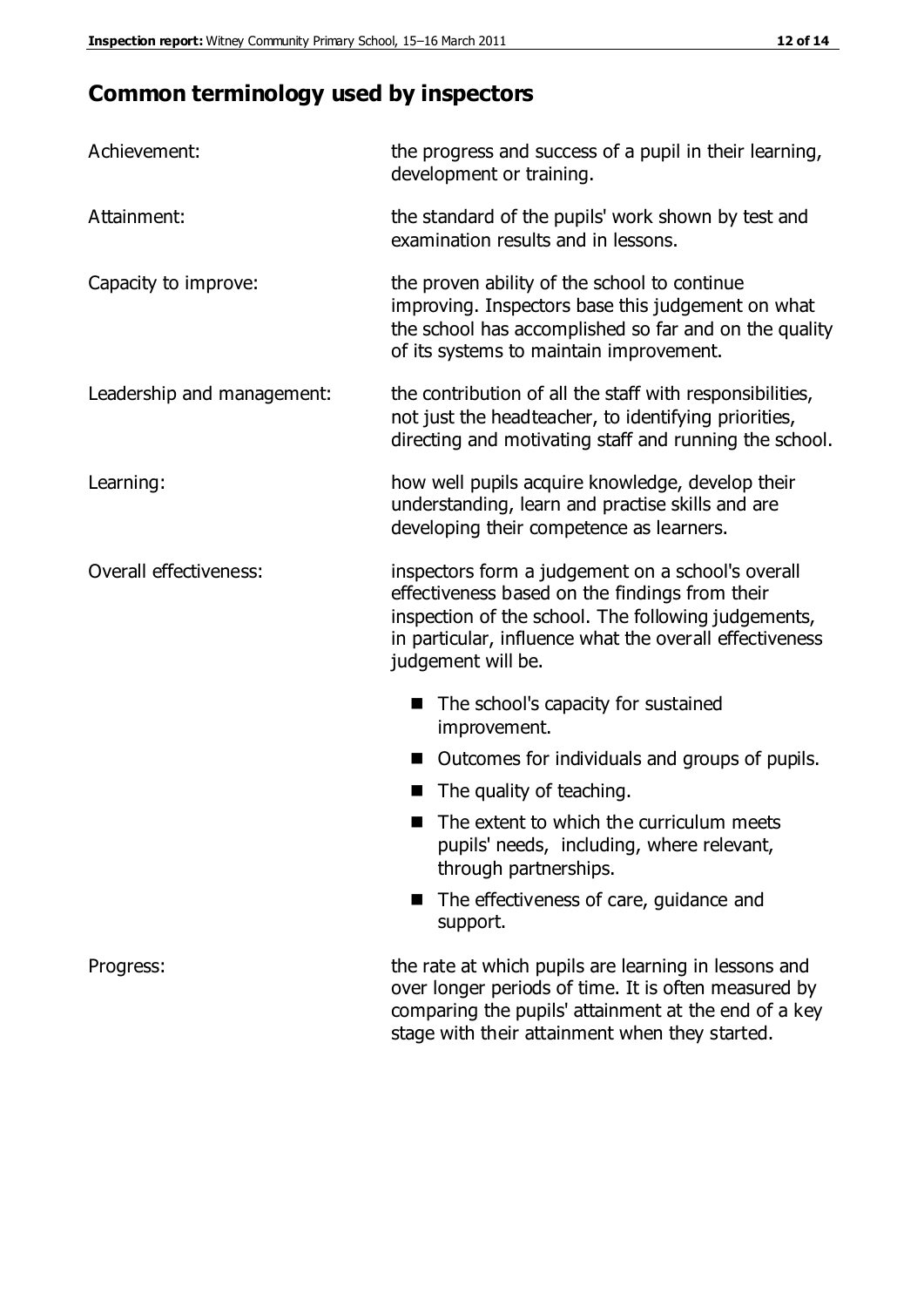#### **This letter is provided for the school, parents and carers to share with their children. It describes Ofsted's main findings from the inspection of their school.**

#### 17 March 2011

#### Dear Pupils

#### **Inspection of Witney Community Primary School, Witney OX28 1HL**

Thank you for welcoming the inspectors and helping us when we visited your school recently. The school gives you a satisfactory education and, as you told us, there are lots of good things about it. This is what we found about your school.

- $\blacksquare$  It is a friendly and happy place for you to work and play.
- Your behaviour is good and you enjoy your lessons.
- You develop well and are well cared for.
- You are all making satisfactory progress because teaching is satisfactory.
- You show a good understanding of how to live healthily and stay safe.
- You benefit from, and enjoy, a wide range of after-school clubs.
- The youngest children get off to a good start to school in the Reception class.
- The headteacher and the staff have a clear picture of what the school needs to do to improve further.

We have asked those that lead and manage the school to do three things in order to make your school even better.

- Give you more opportunities to practise and develop your writing skills across the curriculum.
- Asked teachers to help you to learn better by marking your work more thoroughly and giving you clear feedback that helps you know what to do next to improve your work.
- $\blacksquare$  Make sure that the teaching assistants help you more with your learning.

I hope you will play your part by continuing to work hard and do your best. I wish you every success in the future.

Yours sincerely

Kerry Rochester

Lead inspector